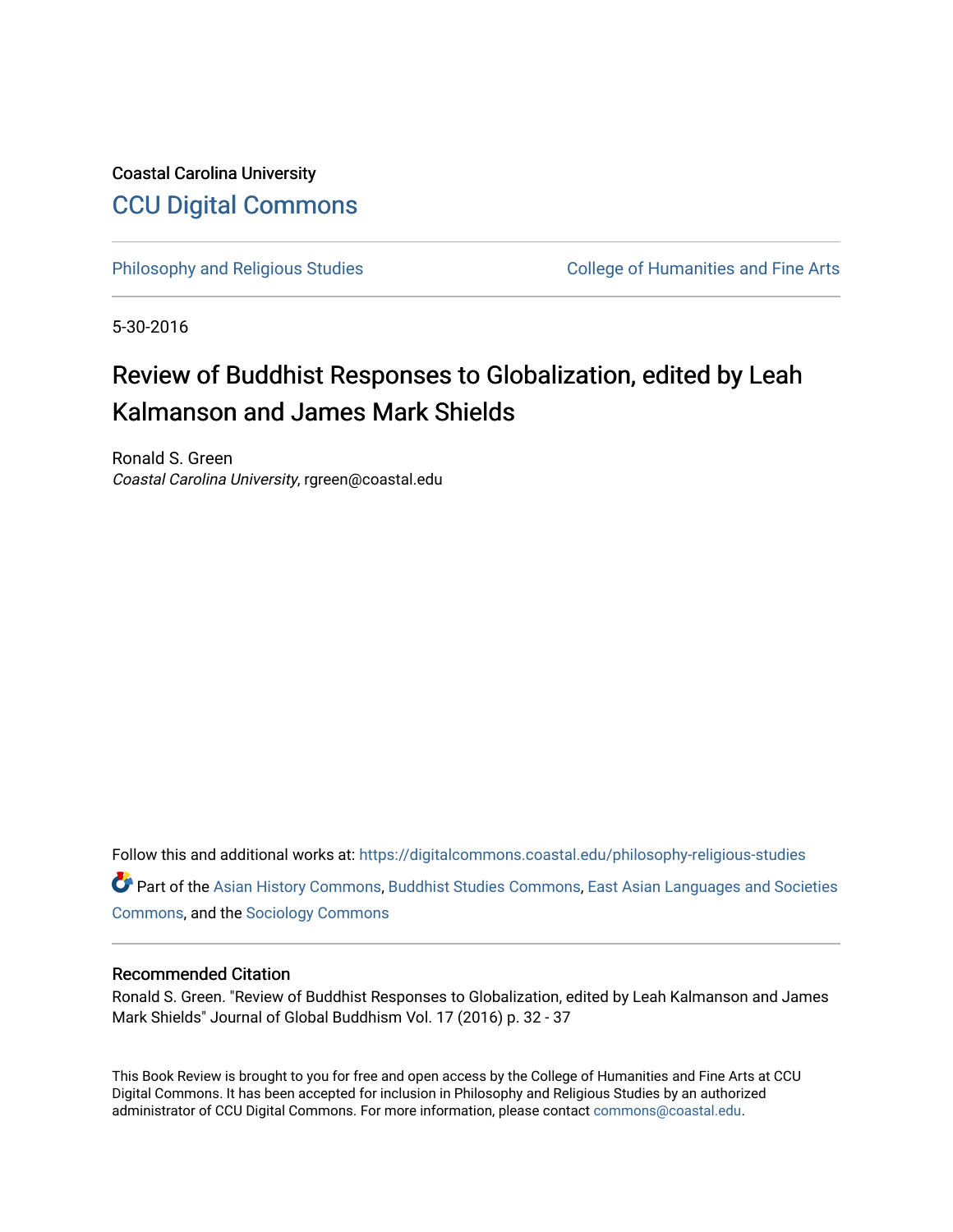## B o o k R e v i e w

## *Buddhist Responses to Globalization*



Edited by Leah Kalmanson and James Mark Shields. Lanham, MD: Lexington Books, 2014. xv + 167 pages, ISBN 978-0-73918054-9 (hardcover), \$80.00; ISBN 978-0-73918055-6 (eBook), \$79.99.

Reviewed by Ronald S. Green, *Coastal Carolina University*

*uddhist Responses to Globalization* is a volume of collected essays by scholars. Since a part of the study involves the interaction between Buddhism and other worldviews, it is appropriate that many of the contributors are specialists in and this tesponses to Globalization is a volume of collected essays by scholars.<br>Since a part of the study involves the interaction between Buddhism and other worldviews, it is appropriate that many of the contributors are articles. These sections are titled (1) Globalization as Spatial, Cultural, and Economic Deterritorialization and (2) Normative Responses to Globalization. Before you do a double take at the title of the first section as I did, "Deterritorialization" is correct. It's a word that means what it looks like it would, getting rid of previously established territories. You should also be forewarned that this is just the first of a number of words that may strike you as unfamiliar, including "womanist" and "glocalization," as taken up below. The following summarizes the eight articles based on what struck me as most interesting about each.

The opening essay is "Squaring Freedom with Equality: Challenging the Karma of the Globalization of Choice" written by Peter D. Hershock of the University of Hawai'i. This article is well placed in the book because it introduces what the author sees as Buddhism's long historical involvement in globalization. Accordingly, Buddhism began with increasing urbanization and trade in South Asia and spread by the silk routes to East Asia and across Eurasia. Over time, Buddhism expanded as a part of lifestyle changes of people moving away from village communities and their authorities. Hershock argues that Buddhism provided ideological basis for avoiding conflict and taught that people should not act as selfish individuals, lessons he believes are needed still today.

Hershock next looks at current problems and how Buddhism can help. He begins by examining the historical development of the modern idea of freedom. He agrees with British sociologist Anthony Giddens that certain problems arise when modernization pressures individuals to question socially learned standards, including those surrounding work, family, gender, and personal identity. He writes, "In sum, global dynamics have come to be structured in a way that is conducive to a gradual and apparently ineluctable blurring of the line between *freedom of choice* and *compulsions to* 

*Corresponding author:* Ronald S. Green, Coastal Carolina University, rgreen@coastal.edu COOS This work is licensed under a Creative Commons Attribution-NonCommercial 4.0 International License. http://creativecommons.org/licenses/by-nc/4.0/ ISSN 1527-6457 (online).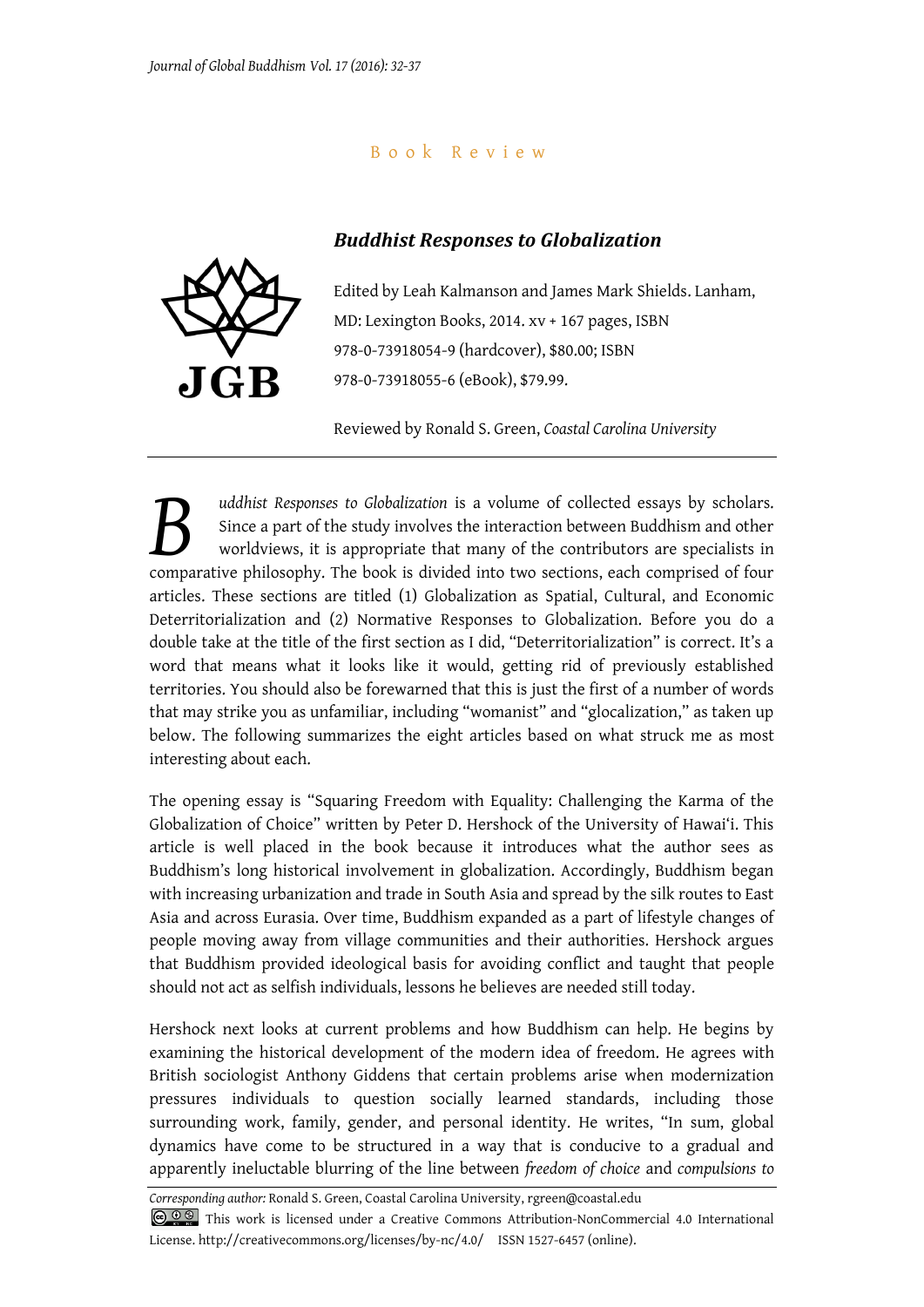*choose*" (6). At the same time, there has been a widening of the gaps between income, wealth, risk, and opportunities. According to what Hershock calls a popular "neoliberal view," with which he does not agree, the way to readdress these problems is to offer more choices to an even greater number of people. As an alternative to this way of thinking, the author suggests applying the Buddhist teachings of interdependence and karma. He says that Buddhist freedom engages with others. Likewise, the way we deal with others is also tied to karma, which is itself linked to freedom: freedom to change our karma. That being the said, Hershock suggests that it would be beneficial for us to rethink the ideas of freedom and equality by considering Buddhist perspectives, to apply Buddhist practices of *upaya* (skill-in-means of helping others), and *kuśala* (wholesomeness in actions). He sees this as necessary to correct the inequalities we are collectively generating in the globalized world.

Chapter two is "Alice Walker, the Grand Mother, and a Buddhist-Womanist Response to Globalization" by Carolyn M. Jones Medine of University of Georgia. When I read this intriguing if enigmatic title, I had two immediate questions: what is a womanist and is Alice Walker a Buddhist. I should have also wondered where grandmother fit in. After reading the article, I realized that my very confusion about "womanist" is central to the use of the word, which intentionally defies certain types of definitions that have become standard. At the risk of violating this principle and with an advance apology for doing so, I want to summarize several points that were important to me in this article. In short, the article connects Walker's definition of a womanist to her idea of a revolutionary artist by looking as some of her works.

The author gives us Alice Walker's "four-part definition of womanist," which is actually a list of qualities of a womanist, including one who pays attention to self, other, and community and who has a love of music, dance, and struggle. For more of what we conventionally call a definition, we may refer to the editors' introduction to this book which states "Womanism is a vibrant and growing field focusing on the diverse intellectual, spiritual, and religious experience of woman of color, especially as such experiences relate to issues of social and political concern. The term was coined by Alice Walker to demarcate a discourse independent of those feminist studies dominated by white, middle-to upper class perspectives" (ix). Jones Medine quotes Walker from *In Search of Our Mothers' Gardens: Womanist Prose* (New York: Harcourt, Brace, Jovanovich, 1984) saying, "Womanist is to feminist as purple is to lavender" (19). She also says that consideration of the term "womanism" begins with rethinking the received definition of "woman," reconstructing, for example, what it is to be "womanish."

As for whether Alice Walker is a Buddhist, we learn in the article that her Buddhist practice started even before she had heard the words of the Buddha. Jones Medine tells us it is connected to African Americans' path to freedom and Walker's own uneasiness with Christianity, received in the midst of oppression. However, the author writes, "she does not want to be a 'Christian' or a 'Buddhist'. Rather she seeks awakening: to be a Buddha or a Christ…" (24). She pursues this by confronting suffering and embracing struggle.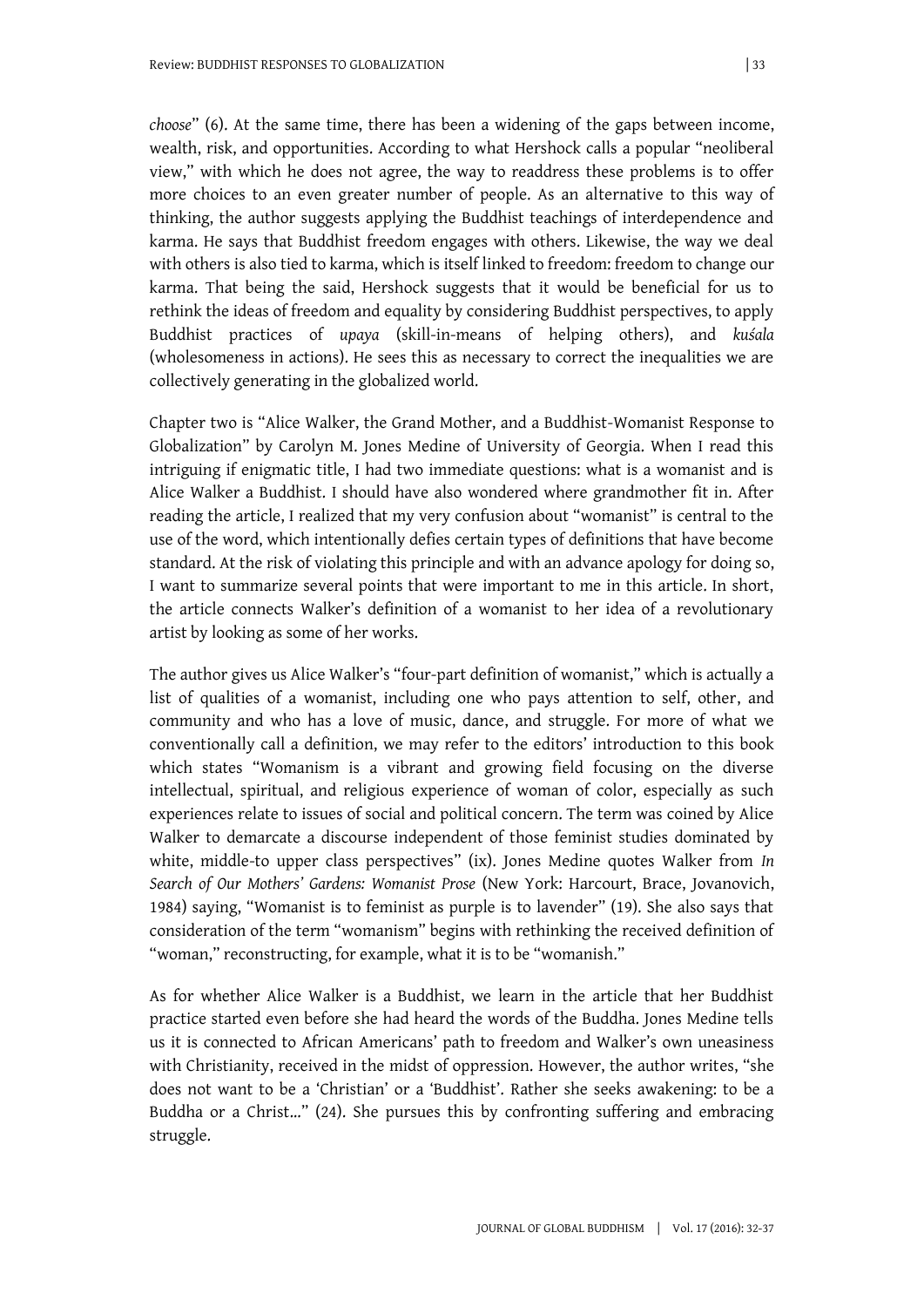Chapter three is "Religious Change as Glocalization: The Case of Shin Buddhism in Honolulu" by Ugo Dessì of the University of Leipzig. It should first be noted that "Glocalization" is not a typo; the "c" is correct. Glocalization is the interaction of the global and the local (46). The chapter is a case study in this, looking at how Shin Buddhism in Honolulu has incorporated practices not traditionally a part of Shin, to accommodate the needs and interests of its affiliates. The author summarizes this history as follows. At first, in the late 1800s, Shin served the Asian emigrant community in Hawai'i. Its activities were terminated during WWII and afterward Shin could not function as a traditional ethnic religion. Also, plantations closed in the 1980s, leading to more of a shrinkage in membership. Americans generally are unaware that Shin Buddhists have rejected the kinds of meditative practices found in Zen and elsewhere as grounded in a false and egotistical belief about self and that such practices are ineffectual in the current degenerative age of the world (*mappō*). However, Americans are increasingly interested in such practices and, since the 2000s, Hawaiian Shin has attracted non-Asian members by offering Tai Chi (taiji) and quiet sitting sessions for contemplation. Recently it has expanding to vipassana practice incorporating the *nenbutsu*.

Chapter four is "From *Topos* to Utopia: Critical Buddhism, Globalization, and Ideological Criticism" by James Mark Shields of Bucknell University. Those familiar with the works of Shields, who is one of the editors of this volume, may have read his recent book *Critical Buddhism: Engaging with Modern Japanese Buddhist Thought* (London: Ashgate, 2011). This article expands that study.

In the 1980s, a group of intellectuals associated with Japanese Zen emerged, calling themselves "Critical Buddhists." The group challenged the East Asian Buddhist establishment, including that of their own tradition, as perpetuating social discrimination in their version of Buddhist theory and in their actions supportive of governmental and other authoritarian power. While the group has been criticized by other scholars of Buddhism, most recently by Shields, as presenting inadequate arguments and sometimes misinformation, here Shields argues that their idea was valuable and should be revamped as a tool to fight the woes of globalization through Buddhism. In his book and in this article, he takes up this issue by beginning with "*topos*" that is, actually existing social orders, and contrasts this to ideologies, which indicates images wished for related to false consciousness. In terms of revolutionary potential to fight the injustices of the existing order, one problem with ideologies is that they can easily be co-opted by the establishment and incorporated into those existing orders. In contrast, Shields argues, via classical sociologist Karl Mannheim, that utopias, such as liberation theology, may yield revolutionary products that challenge existing authorities. In short, Shields suggests "reimagining (critical) Buddhism as utopia," which is a subheading for this article. As precedents, he provides a number of historical examples of how people challenged the dominant social structure by incorporating Buddhism, including the White Lotus Society in China, the *ikkō-ikki* peasant revolts in Japan, and Nichiren's use of the *Lotus Sūtra* as *upaya* for social transformation.

The second half of the book, Normative Responses to Globalization, opens with chapter five, "An Inexhaustible Storehouse for an Insurmountable Debt: A Buddhist Reading of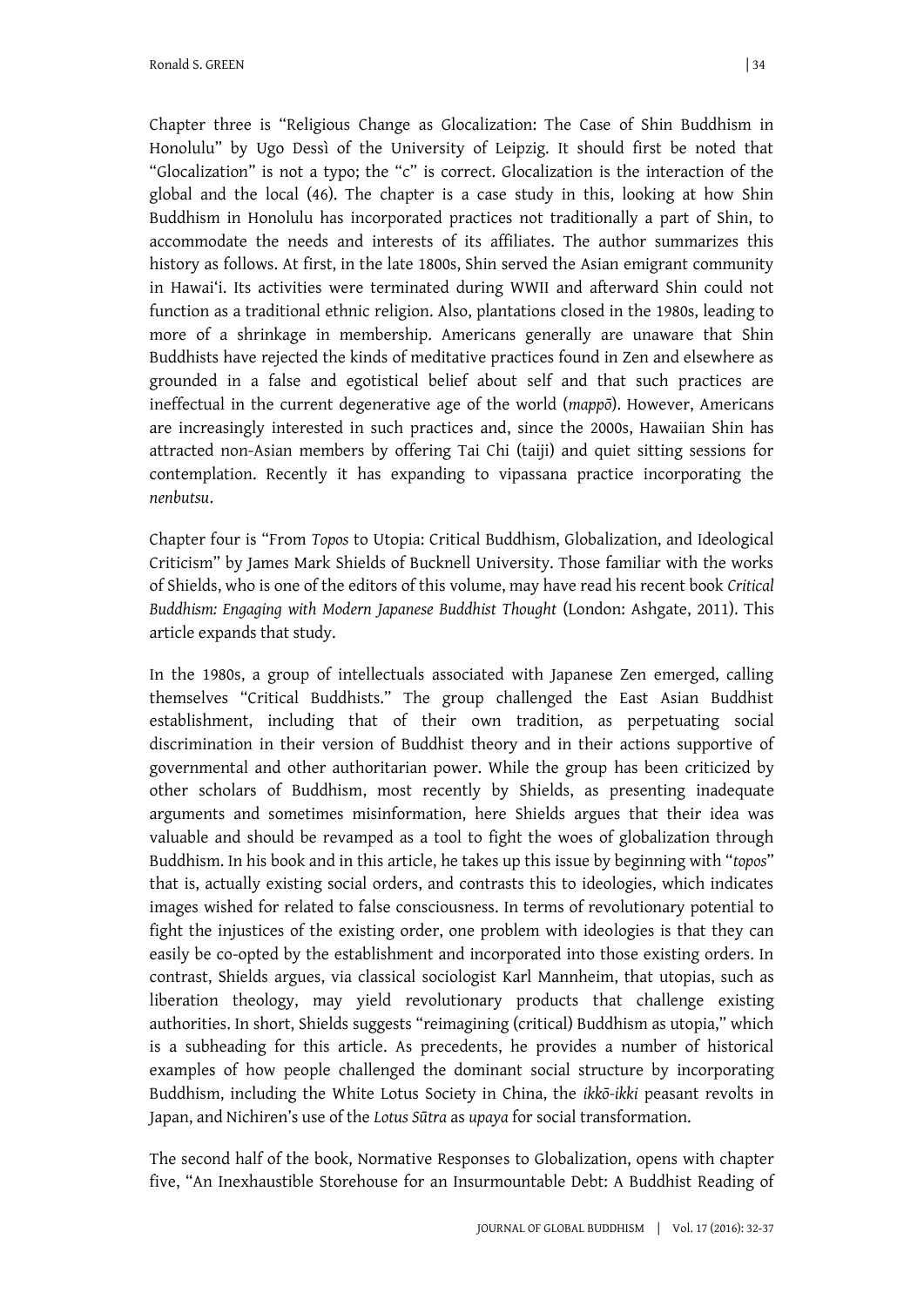Reparations" by Leah Kalmanson of Drake University, coeditor of this volume. This chapter concerns how Buddhist principles can help in reparations to victims of the systemic oppression of colonialism and its legacy, including efforts to help heal and restore the effected communities. As her model, Kalmanson points to the story of Xinxing (540-95 CE) and his "inexhaustible storehouse" that was a Buddhist lending institution before it was eventually shut down by the government. According to the story, Xinxing believed that we are in the third age of Buddhism, the age of decline, and in this age it is impossible to repay our massive karmic debt accrued by boundless past misdeeds. While acknowledging that throwing money at people is inadequate for alleviating suffering, Xinxing suggested that, even in this age, one who gives rise to the inexhaustible storehouse need no longer fear the debt master, karma. Kalmanson says that the phrase "inexhaustible storehouse" refers to the Mahāyāna tradition of a Bodhisattva's boundless compassion. The lending institution called the "inexhaustible storehouse" was a charitable organization that operated until the 700s. It was independent of the government and provided no-strings-attached lending that did not simply support the monastery as other efforts had. Because of the networking nature of the institution, individual Bodhisattvas were able to pool their efforts to create a greater impact. The article suggests that this way of framing reparation helps us think of it in terms of Buddhist practices, such as those encouraged by Dōgen in Japan, rather than strictly in terms of policy. Kalmanson uses Dōgen's idea of practice liberation, "indicating a sustained change of habit" (93), applying it to reparation in the modern globalized world.

Chapter six is "Engaged Buddhism and Liberation Theologies: Fierce Compassion as a mode of Justice" by Melanie L. Harris, a womanist social ethicist and teacher. It is by far the shortest contribution to the volume, but one the editors rightly found worth including. In addition to providing readers with a brief history of how womanism has been applied to issues in Islam and Christianity, Harris "invites you into a collaborative discussion" about applying the values of compassion and justice (99). It is clear in this that the discussion is not merely academic but meant to inspire acts of "fierce compassion" in terms of Buddhist social engagement. She points to the examples of Milarepa and Marpa's "wrathful compassion," saying that such wrath can be a powerful tool and helps us rethink approaches to justice. She contrasts wrath with anger, which is self-centered. In some ways I wish this article had appeared in the book before the one by Jones Medine. I also realize that that feeling arises from my insecurity about not finding the type of definition I am used to. I likewise see some, though maybe not complete, justification for placing this article in the Normative Responses half of the book, rather than the Spatial, Cultural, and Economic Deterritorialization section.

Chapter seven is "World, Nothing, and Globalization in Nishida and Nancy" by John W. M. Krummel of Hobart and William Smith Colleges in Geneva, New York. In it, the author suggests value in finding intersections between the work of the Japanese philosopher Nishida Kitarō (1870 -1945) and contemporary French philosopher Jean-Luc Nancy. Nishida was the founder of the Kyoto School of philosophy, famous for attempted syntheses of European philosophy and Buddhism. It is because Nishida's philosophy is said to have had no practical social applications that Krummel suggests merging it with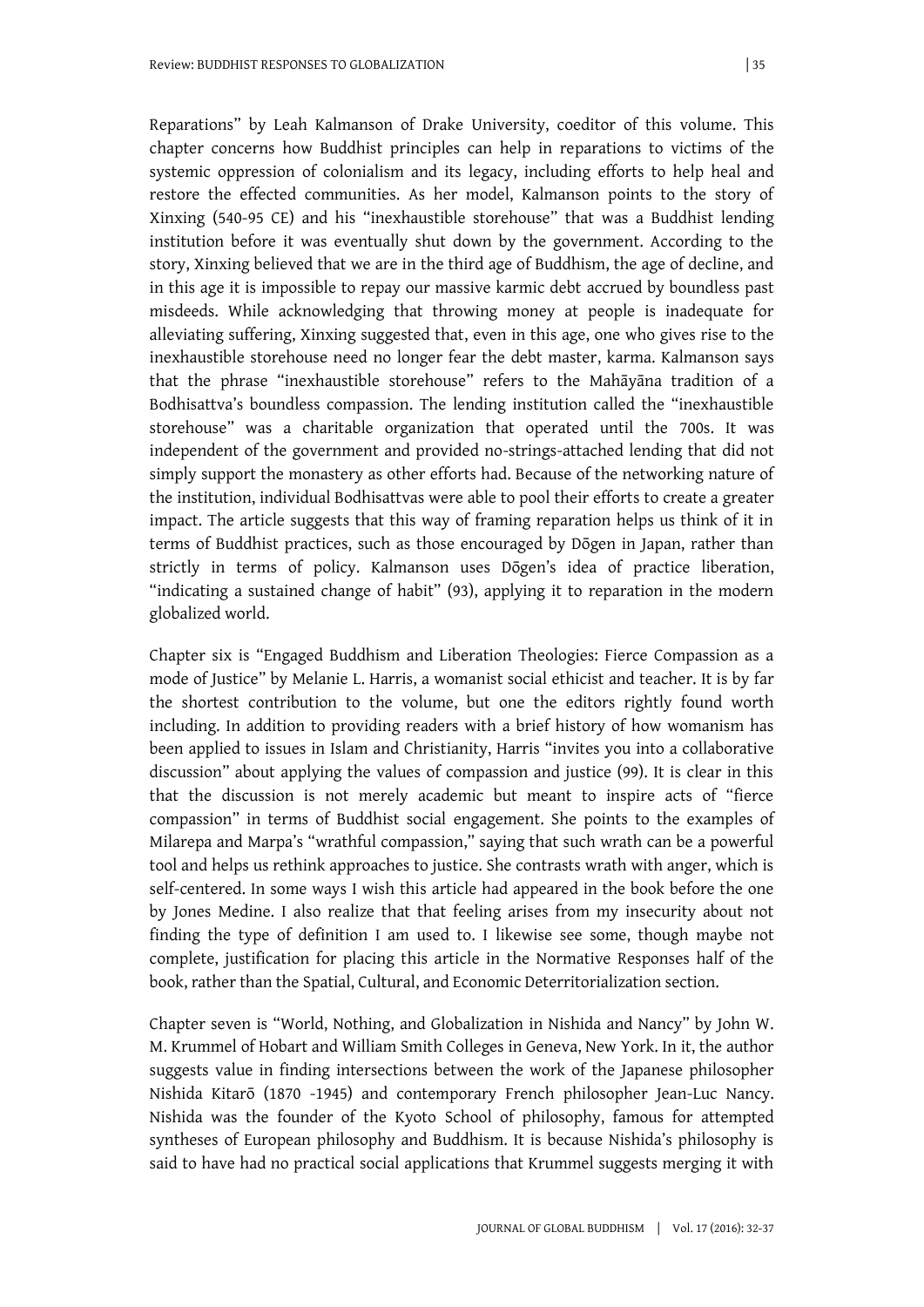Ronald S. GREEN | 36

Nancy's ideas. Krummel sees the two as dealing with similar issues of place and the world. Nancy finds "a nothing at the ground of the world" (108), Nishida viewed the world in terms of *kū* (emptiness) and *mu* (nothing). Both describe the world as dynamic and changing and find the force driving the change to be "nothing." While they see the world as being indeterminate, it gives rise to meaning "belonging to a social-historical collective of people" (113). Krummel is particularly interested in the globalization of previously bounded groups and the growing multiplicities of "truths" being made increasingly accessible. For him, the convergence of the ideas of the two thinkers holds a potential for opening the space for coexistence of a multiplicity of meanings.

As the editors skillfully chose an apt opening essay, so did they find a wonderful ending piece. Chapter eight is "A Zen Master Meets Contemporary Feminism: Reading Dōgen as a Resource for Feminist Philosophy." It was written by Erin McCarthy, professor of Philosophy and Asian Studies at St. Lawrence University. I have known the author as a dedicated board member and editor for the ASIANetwork and its journal, and one committed to integrating contemplative practices with academic study. This chapter is exemplary of these things. It therefore provides a fitting conclusion to this book as well as an invitation to expand the study. McCarthy begins by pointing out that "Dōgen's views on the equality of men and woman were not only radical for his times but for ours" (131). The article describes the potential application of Dōgen's non-dualism to the work of contemporary feminist philosopher Luce Irigaray. In particular, she highlights the following aspects of Dōgen's thought.

Dōgen was committed to practice and wrote at length on practice-enlightenment, as mentioned in Leah Kalmanson's chapter. His teachings emphasized being kind and his view that meditation is not a complete practice. That is, for Dōgen, praxis off the meditation cushion is an essential part of Buddhism. This extends to acting justly and thinking rightly regardless of whether social consensus is to the contrary. To demonstrate this, McCarthy quotes various works by Dōgen wherein he expresses the idea that one should be concerned with the merits of a teacher, not whether that person is male or female. She also points to various writings in which Dōgen rejects institutional prohibitions on women, such as on their entering certain places. She shows where Dōgen gives examples to support the equality of women and men as dharma teachers and where he seems to go as far as encouraging laypeople to ridicule those who do not see that equality. In the end, McCarthy returns to how these and other examples she provides can be applied to contemporary feminist work. In particular she points to how it may inform criticisms that tend to split body and mind.

A few places in the book, I wondered if the authors were not trying to take on a bit too much. This might be natural in that it is a beginning effort to open a much larger discussion. For example, while I enjoyed reading the chapter by Leah Kalmanson, I wondered if her reference to Dōgen strengthened her argument about Xinxing and his inexhaustible storehouse or made it more scattered. Mentioning Dōgen did tie her chapter to McCarthy's, but Xinxing's and Dōgen's circumstances were quite different. Of course, this may be one of her unstated points, that the idea is widely applicable across borders and centuries. I also wondered if James Mark Shields needed to mention *topos* in his chapter or if it was potentially confusing. He treated *topos* in much greater detail in